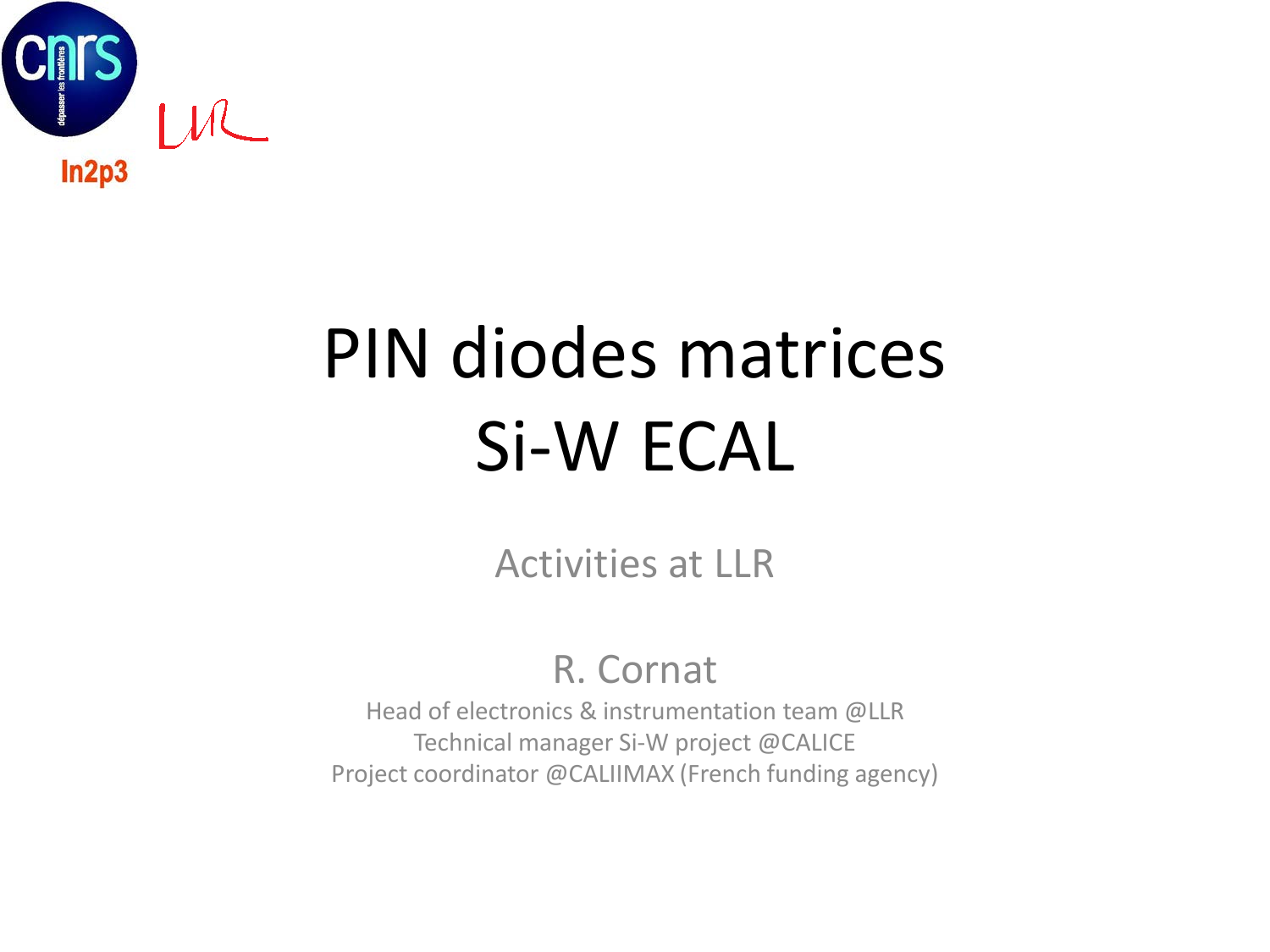#### Activities at LLR

- Relations with subcontracters
- Electrical measurments
- Crosstalk measurments
- Design & (some) simulation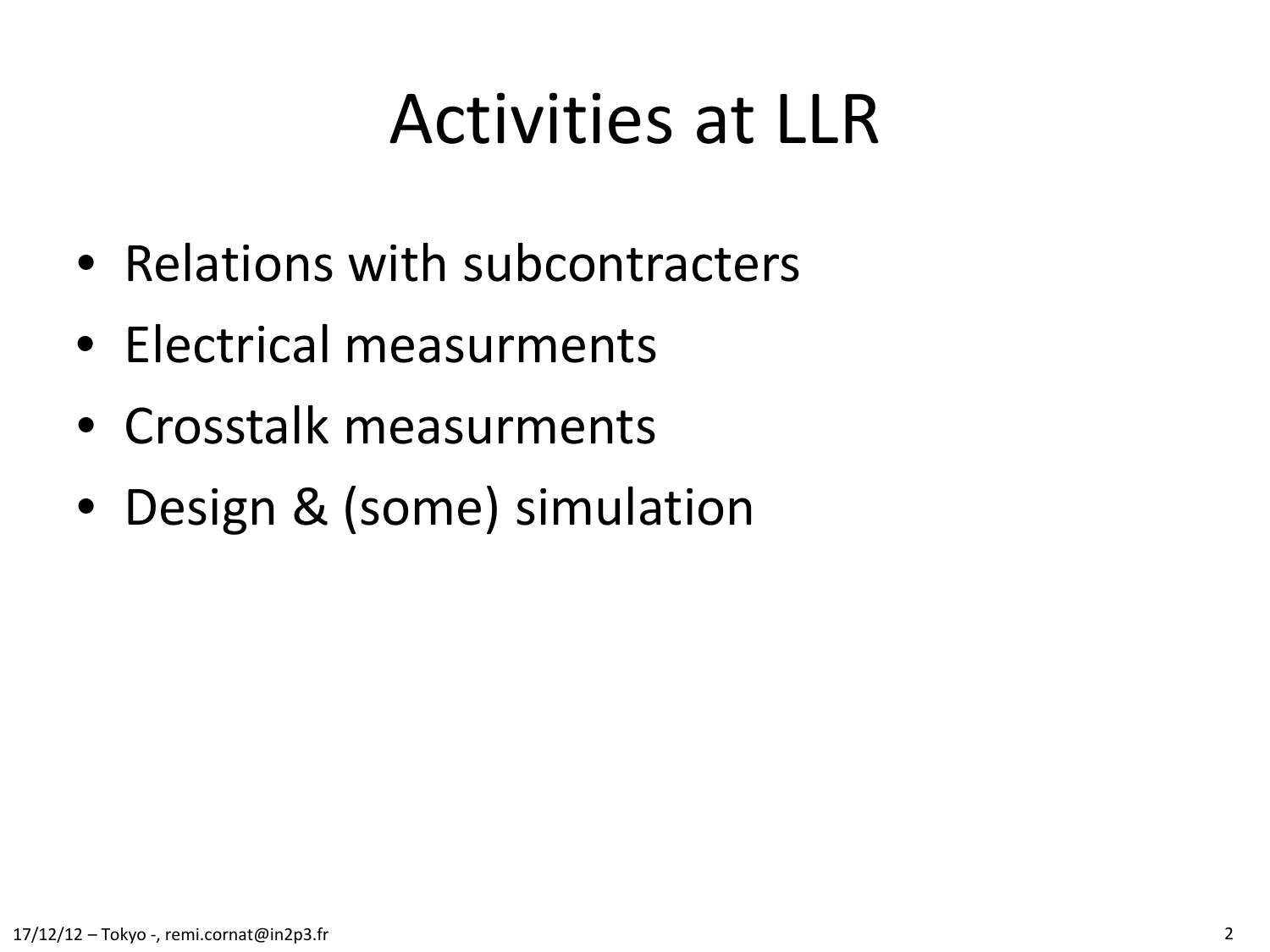#### 2 issues





Peripheral dead zone : -20% of detection efficiency due to GR and mechanical structure

Can be compensated (off line)

« square » events : crosstalk between guard rings and peripheral pixels

Should be reduced by a factor 50 to 100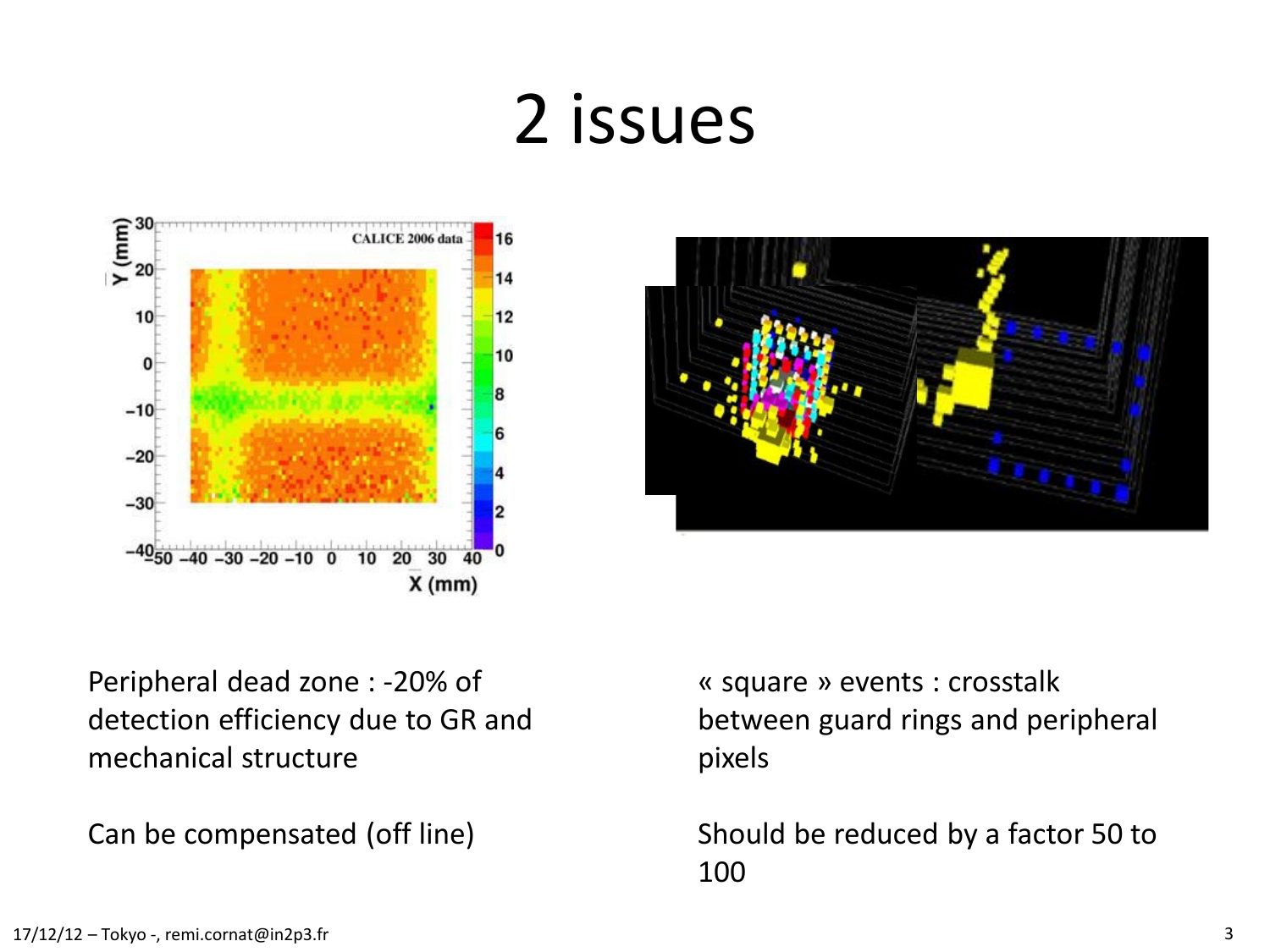### Technological prototype

- Larger matrices : lower edge effects on reconstruction
- Smaller pixels : improve « imaging » (counting)
- Thiner detector : keep Cpix~constant (same electronics)
- Critical issue about COST
	- Enlarge potential manufacturers
	- Understand origin of cost (yield, maskset, commercial margin, raw material, processing, …)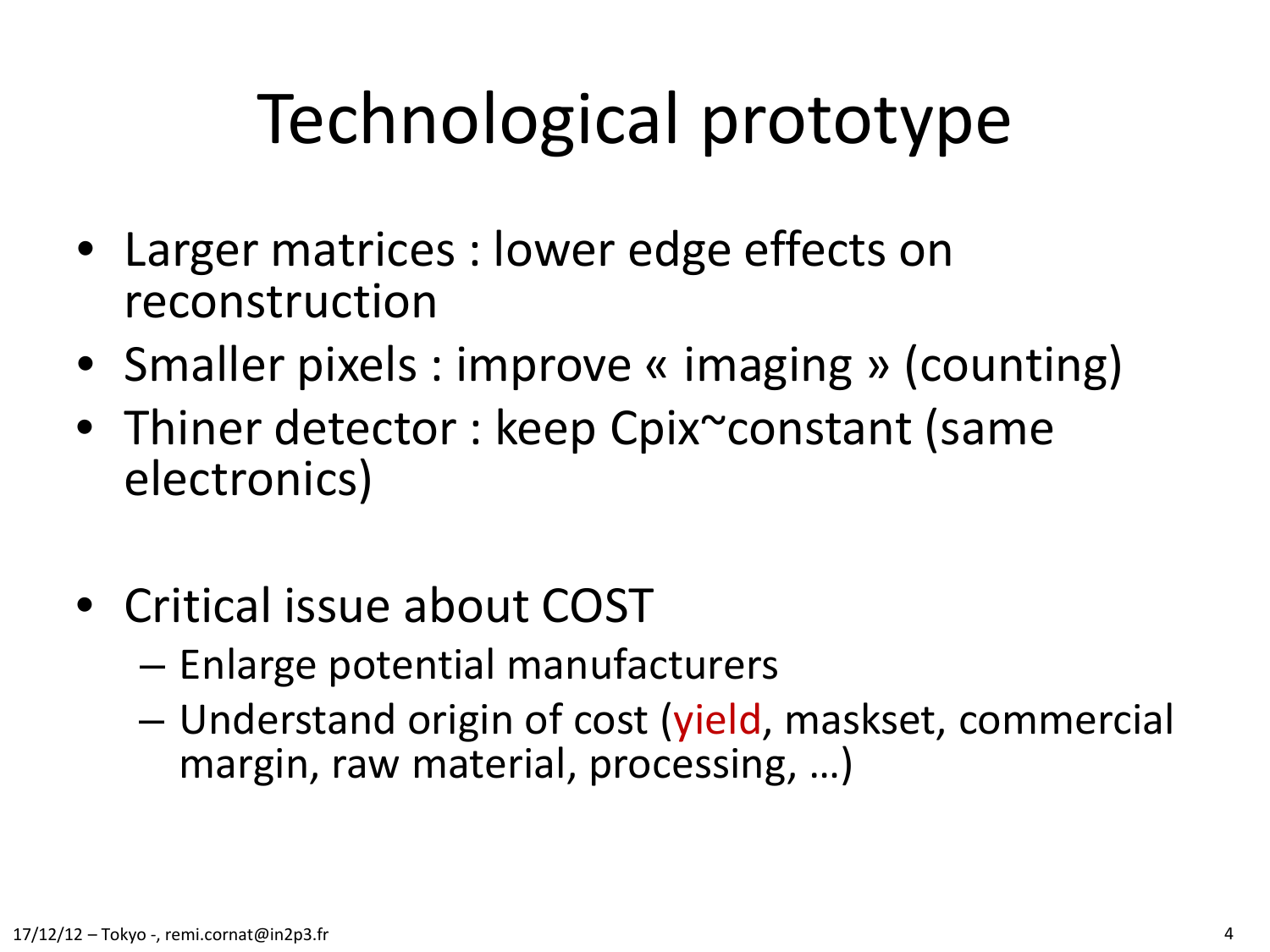#### Cost

- Basic ideas :
	- SORT wafers : keep as most as possible, equip non critical part of the detector with partly bad matrices
	- OPTIMIZE production yield
		- Smaller matrices (decrease sensibility to local defects)
		- Larger batches
- But : need to solve edge issue
- Crosstalk is secondary (may be suppressed with digital data filtering)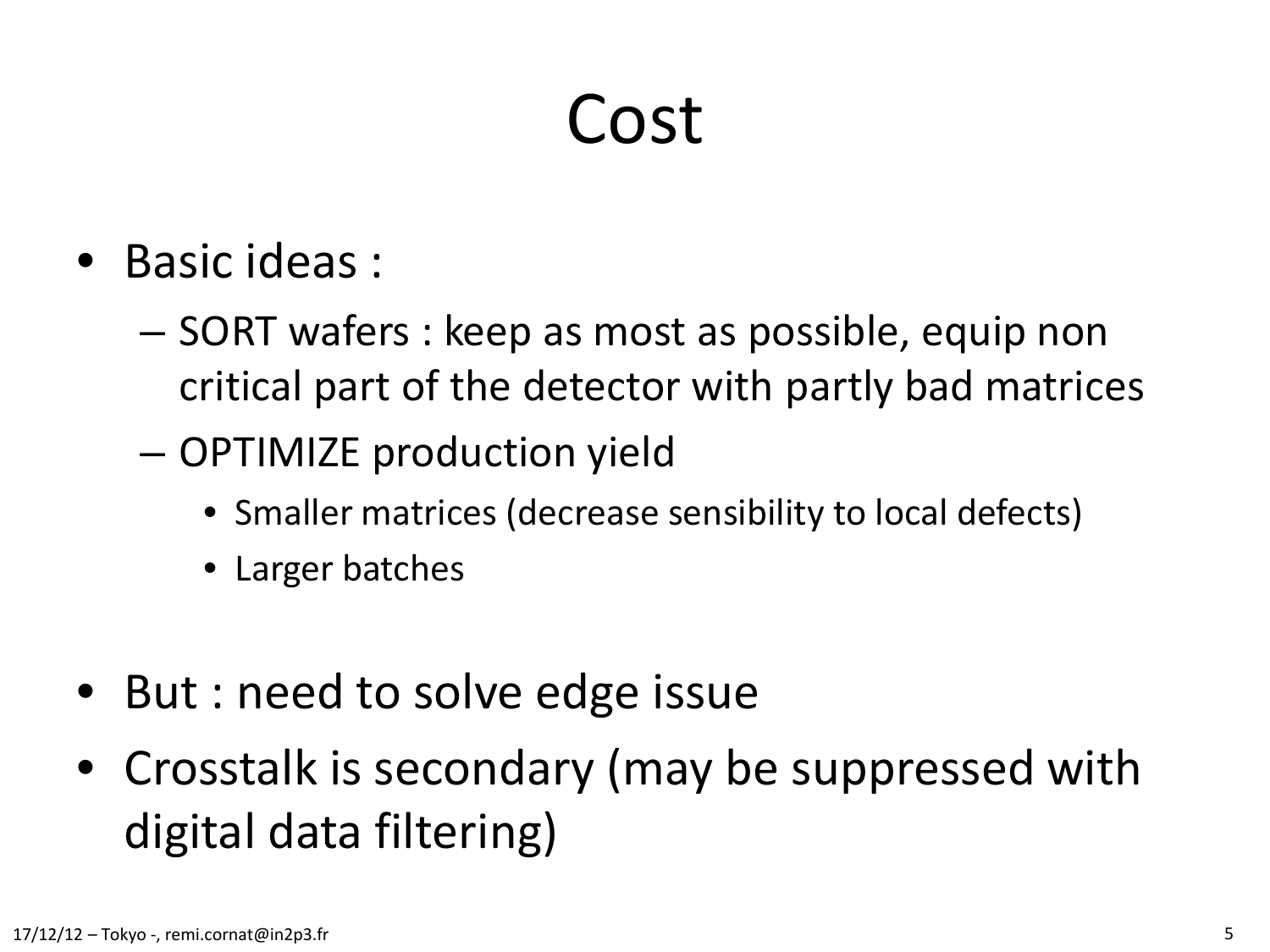### Batches

- Hamamatsu (9x9 cm2)
	- 2008 : 18x18 pixels, 1.2 mm edge (used on ecal slabs)
	- 2009 : 16x16 pixels, 750 um edge
	- 2011 : 16x16 pixels, 1mm 200 um edges : laser dicing
	- $-$  2012 : idem + baby wafers  $\left\lceil \right\rceil$  Standard

Segmented GR 2 or 4 rings No GR

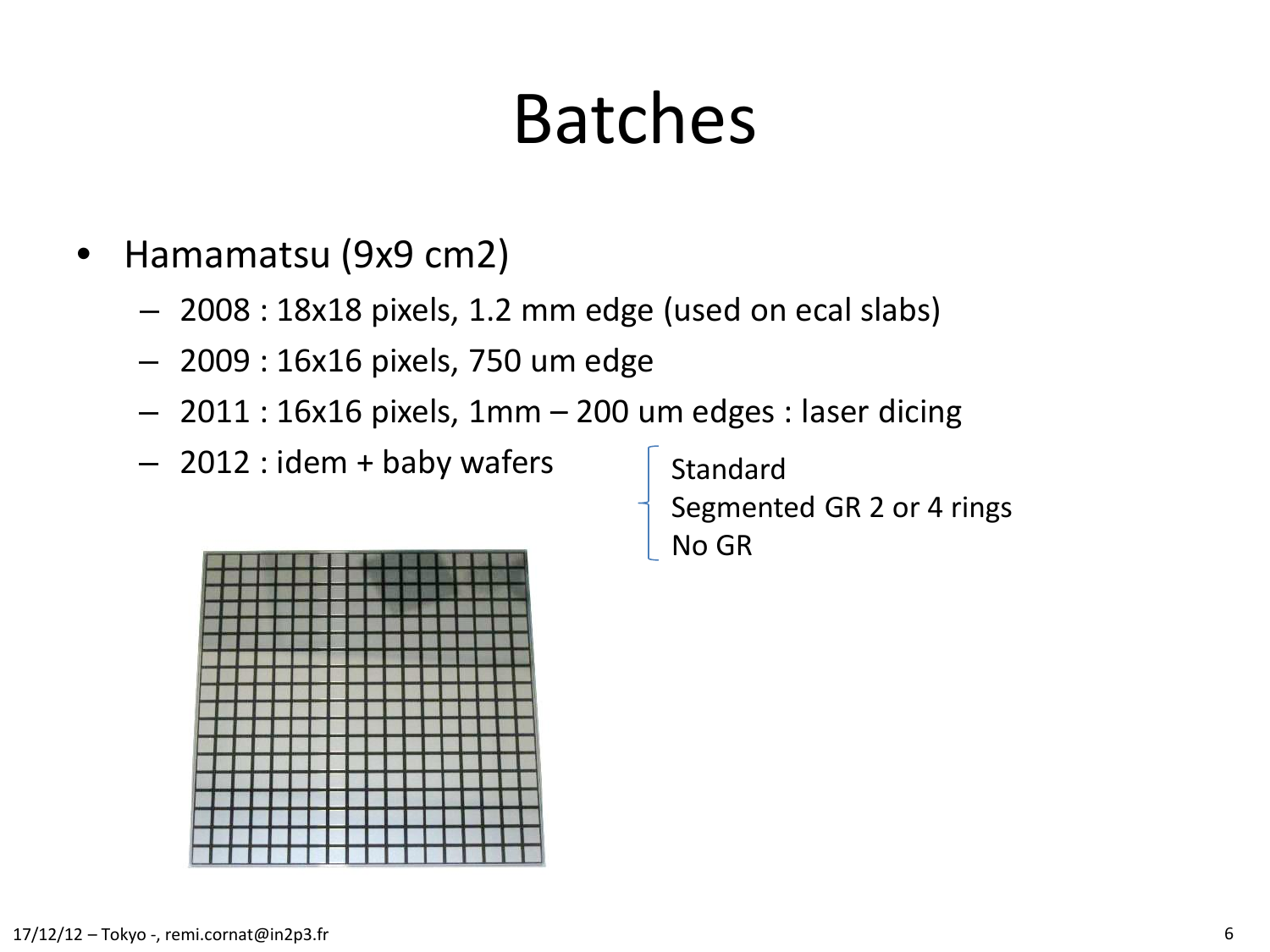### Measurements at LLR (1)

- $I(V)$  &  $I(t, V, T, H)$  => long term
	- Global
		- « box » with contact to each pixel
		- sourcemeter
	- At pixel level (in preparation)
		- Adding a switch crate (256 switches, have 104 for the moment)
	- Useful for breakdown (> x3 bias voltage)
	- Check compatibility with ReadOutChip
		- Current = offset for the preaplifier = decrease of dynamic
	- Climatic chamber (T,H)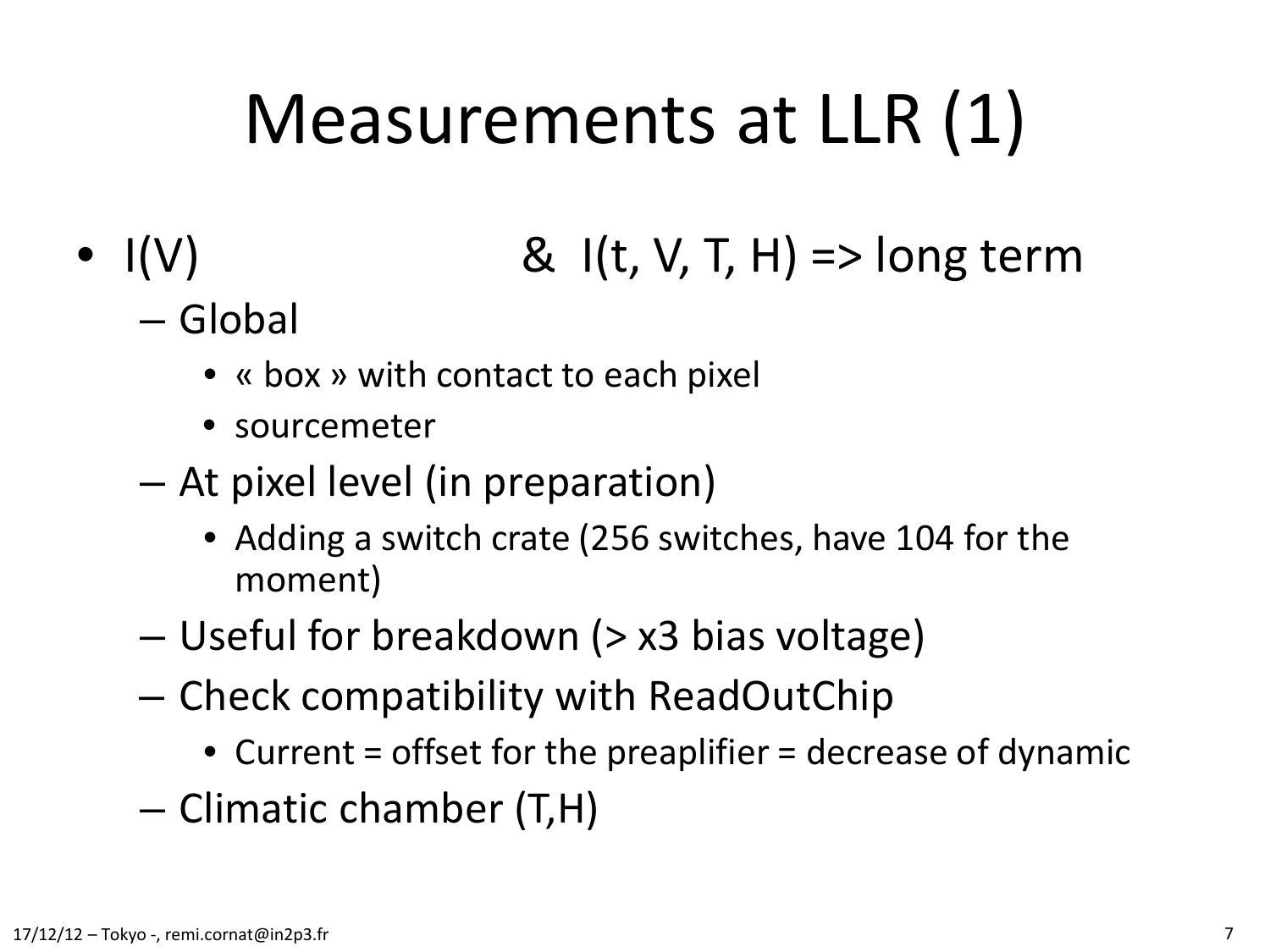#### Measurements at LLR (2)

- $\bullet$  C(V)
	- Global
		- « box »
		- Sourcemeter + RLC network analyser
	- Quality check
		- Full depletion voltage
		- Implant (with  $1/C^2$ )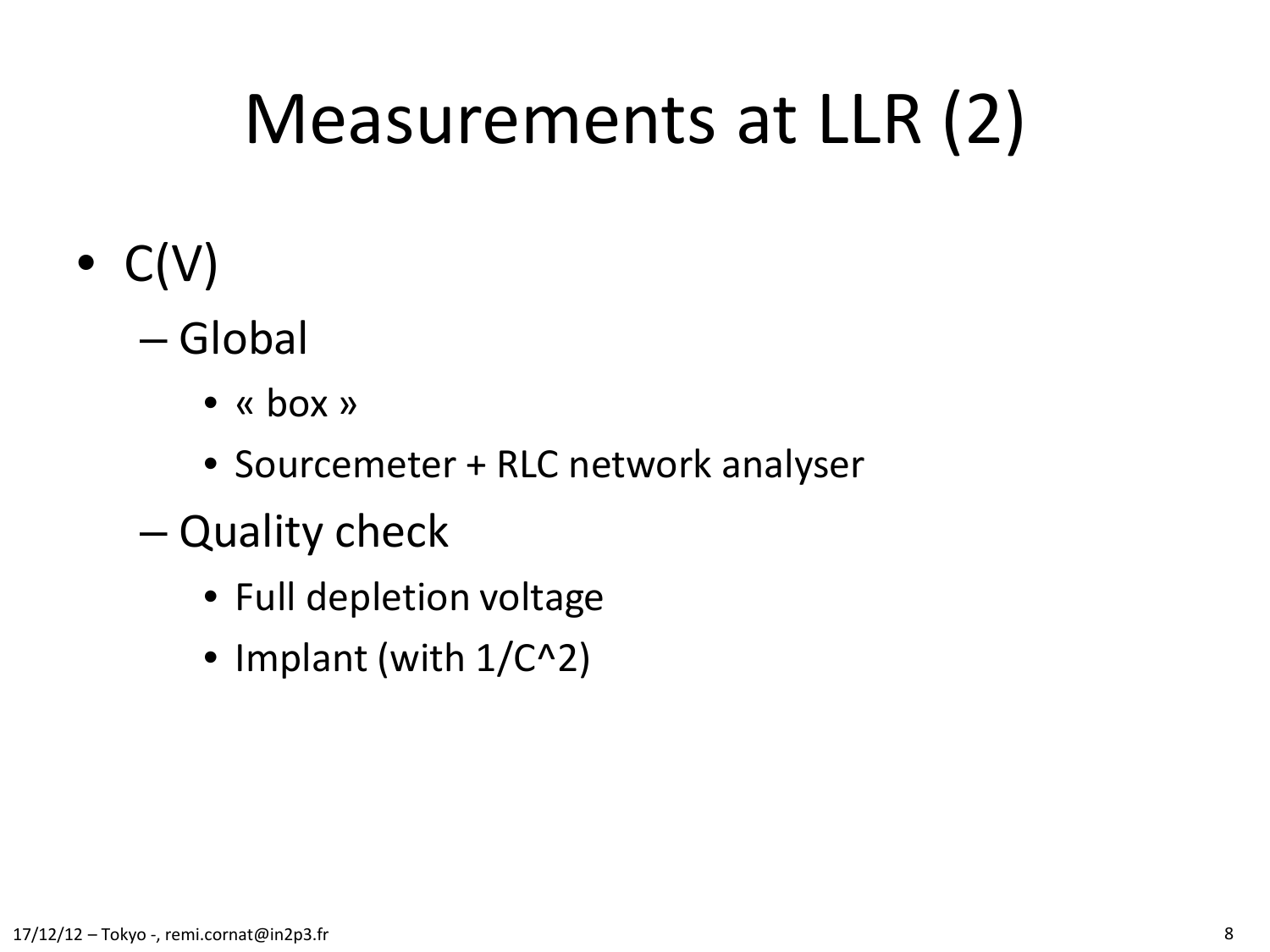#### Measurements at LLR (3)

- crosstalk
	- Verification of manufacturer's design
	- R&D (segmented guardring)
	- Measurments with sensibility of -100 dB



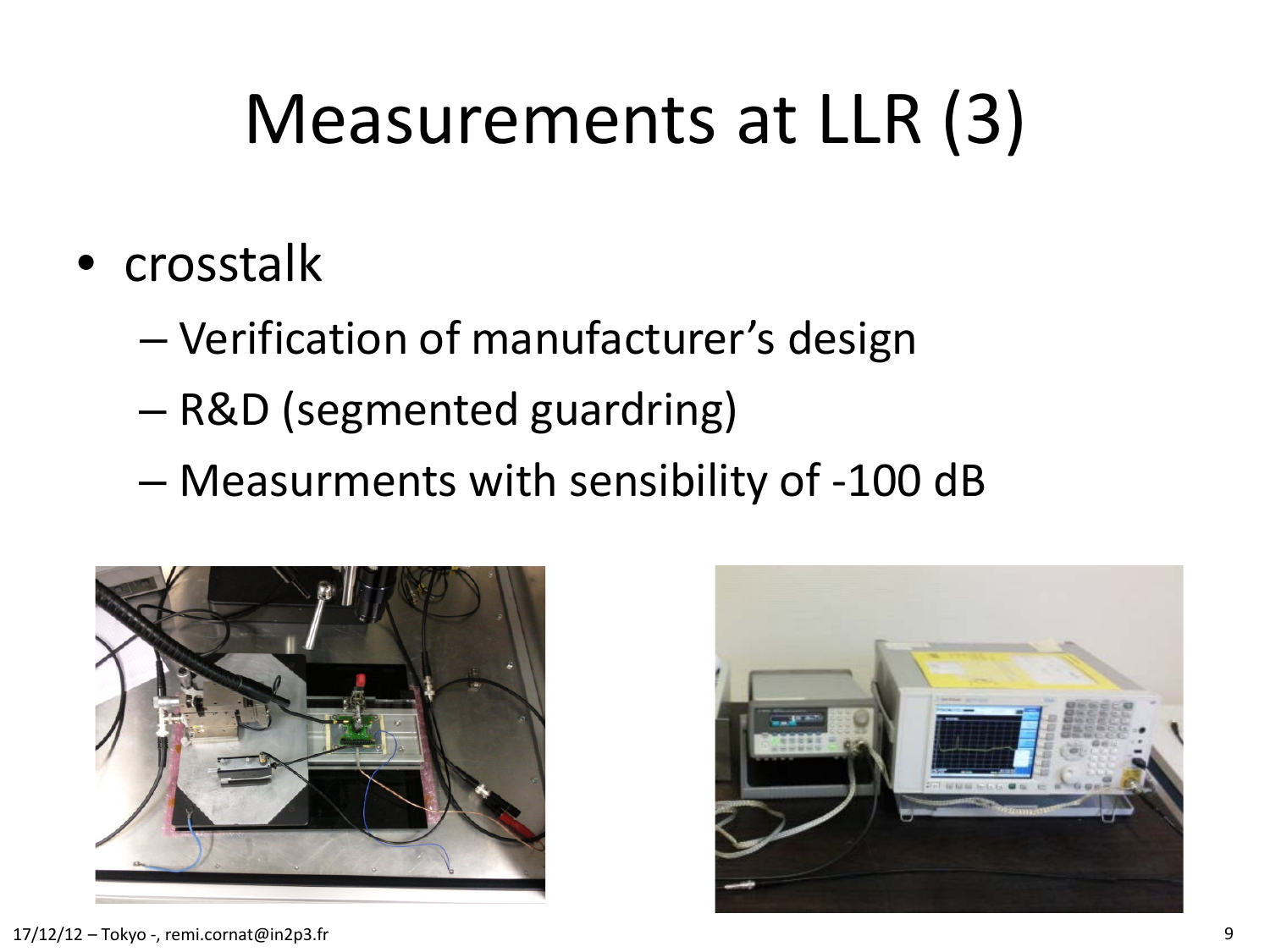### R&D

- Segmented GuardRings
	- « cut » GR into small pieces to avoid signal propagation
	- What about GR quality (leakage) ?
	- 2007-2008 (OnSemi)
	- 2012 (HPK)
- Edgeless sensors
	- VTT edgeless technology
		- Single diodes 0.25 cm2
		- Minimatrices : 3x3 pixels, 1 cm2
	- 2011
	- First batch received in September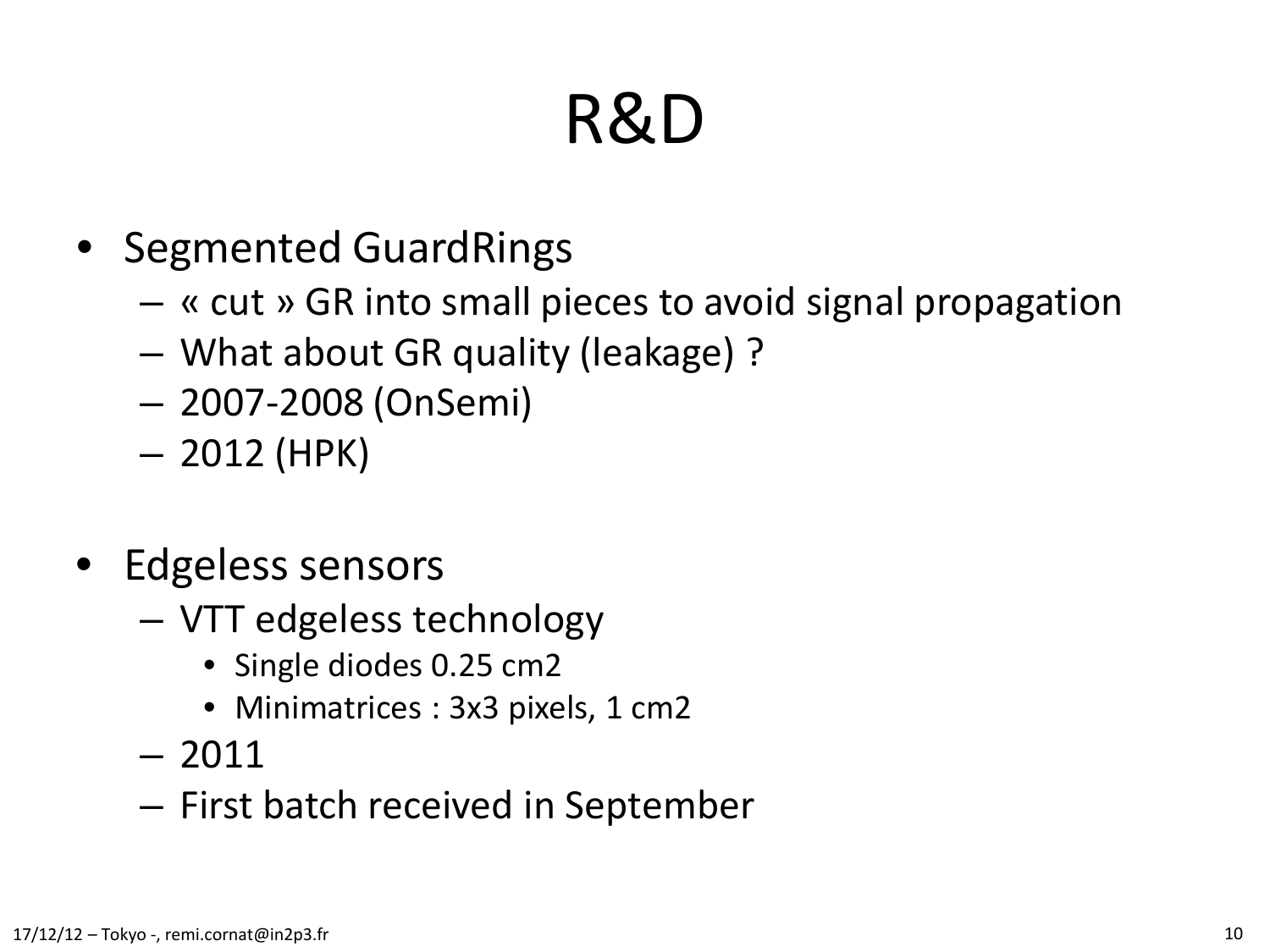#### Measurement results HPK'12

- Delay due to other tasks
- I(V) & C(V) as usual (no surprise)
- Baby wafers :
	- even with no GR, Vbreak ~350 V !
	- Segemented GR : ok.

#### • ON GOING I(t, V, T, H), t up to several weeks, months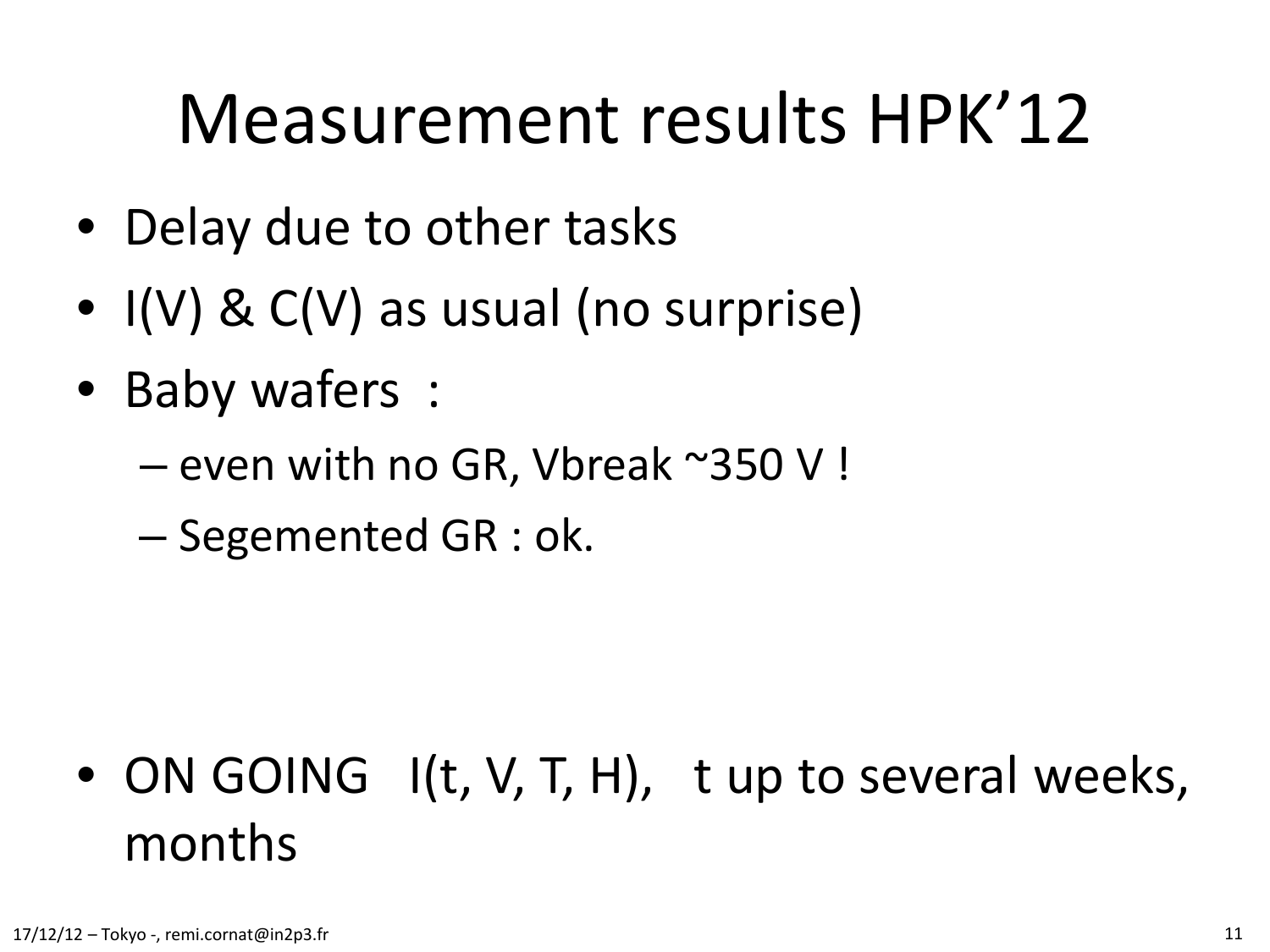# No GR !

• I(V) Slope slightly increased May consider edge effect Should check individual pixels





Expect lower yield as breakdown appears at lower Vbias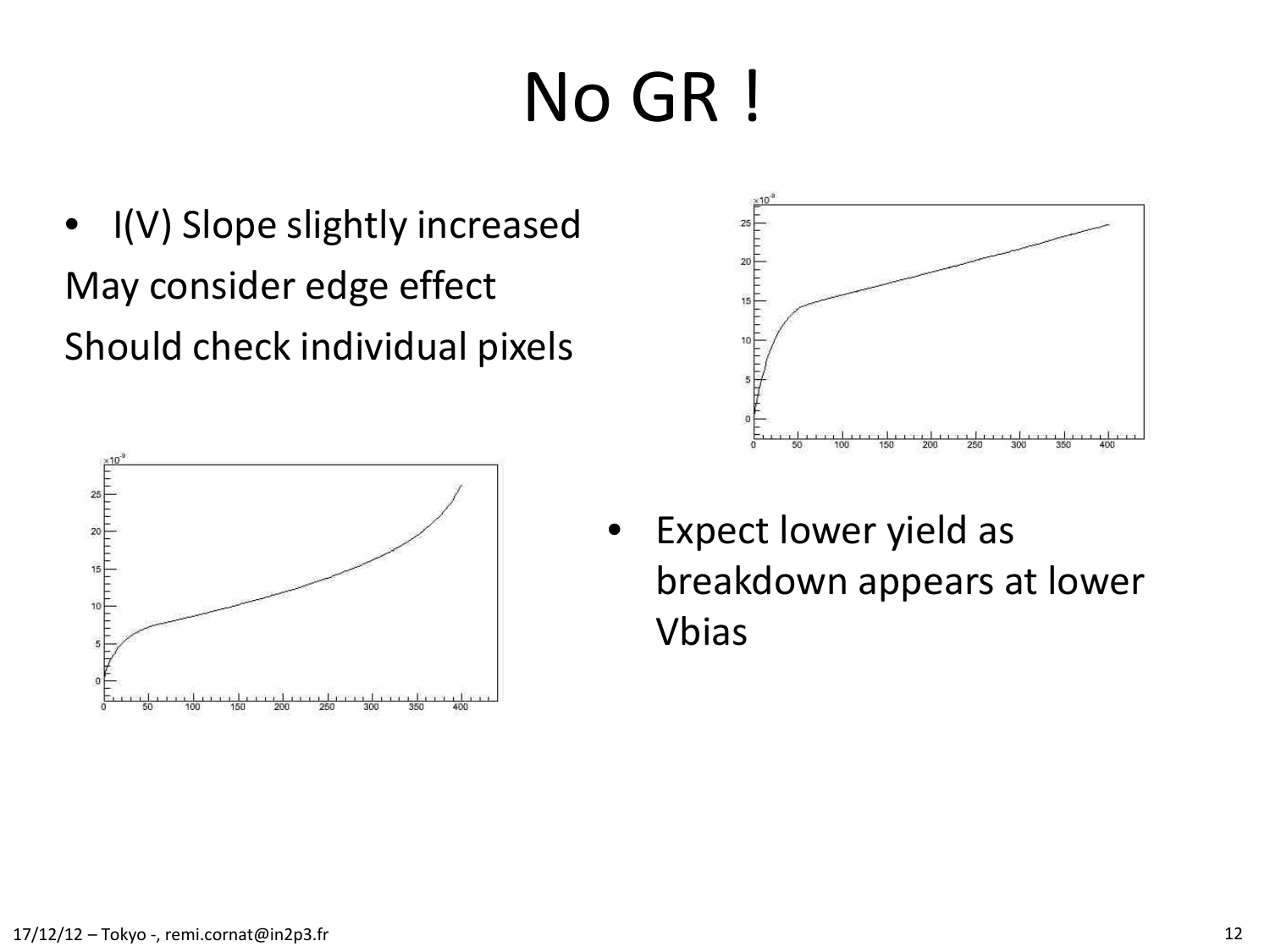#### Next steps

Individual pixel characteristics Cross talk

Follow cost issues (search for more potential manufacturers)

R&D : urgent to organize Test Beam to test square events (require few 100s MIPs) and/or use of an IR laser (bought @LLR, test room being equipped)

#### Tools to share results ?